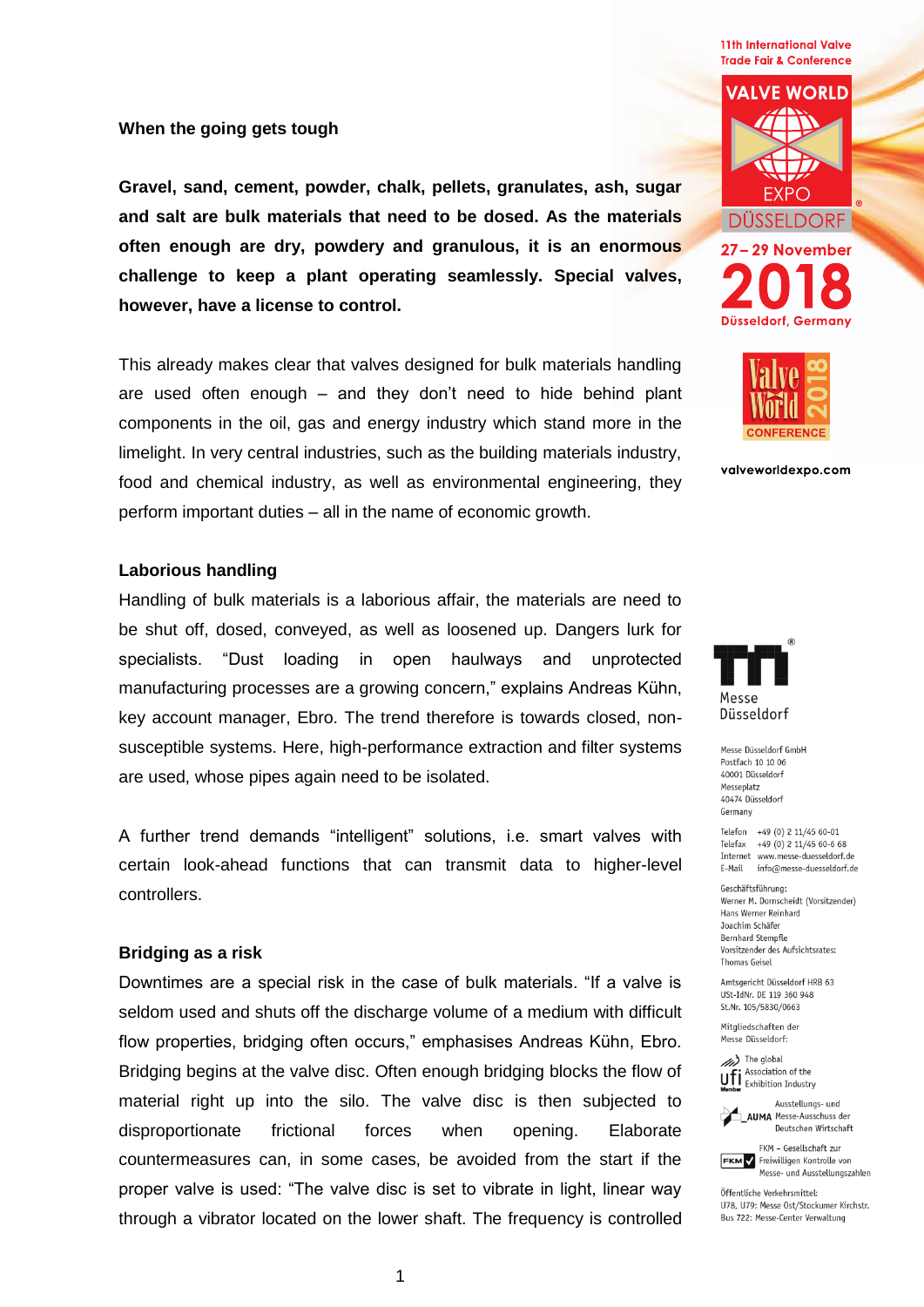via air pressure. The vibrations keep the medium in motion and successfully reduces bridging," explains Kühn. A medium, which has already compressed or adhered to the disc, is loosened up and comes off. "With a mounted positioner various coarse/ fine flows can be started, so that the medium can be discharged very delicately even with small opening angles". During this process the seal of valve dampens the valve body. A disc made by Ebro is designed as a wafer type with nominal diameters between DN 150 and DN 400 (stainless steel bodies available until DN 300) and for temperatures ranging from -10°C to +200°C – depending on medium, pressure and material.

#### **Unhindered discharge**

This allows vibrating dosage discs to offer the necessary performance. First off, they offer a near unhindered discharge (full flow) of the product when open. "If the discharge weight requires a fine flow in order to be realised, for instance from the scales, i.e. a defined reduction of the volume is needed, the valve closes to an opening angle of merely 20°". Bridging here normally already occurs with powders with normal flow characteristics, often enough up into higher areas of a silo. "A consistent, reliable and above all reproducible discharge is no longer possible. Only with appropriate fluidisation or externally initiated vibration can the product flow be kept going," underlines Kühn.

It is decisive the valve can target the bridges force: the valve disc vibrates horizontally with a selectable frequency and amplitude. End users can opt freely in which opening area the vibration can be turned off and on. Kühn: "Compacting of the medium is effectively suppressed, as the vibration is only horizontal, i.e. axially in direction of the valve shaft, but not against the direction of the flow".

## **Coarse components**

Valves for bulk goods often enough are components for handling rough stuff – when the going gets tough and the tough gets going, highest requirements concerning the wear resistance of the valve materials need to be fulfilled. This always is a concern for manufacturers when designing products. Cera Systems, for instance, manufactures an "particularly robust, metallic ball valve for the open/close function for abrasive and excessive abrasive media, preferred for applications when pneumatically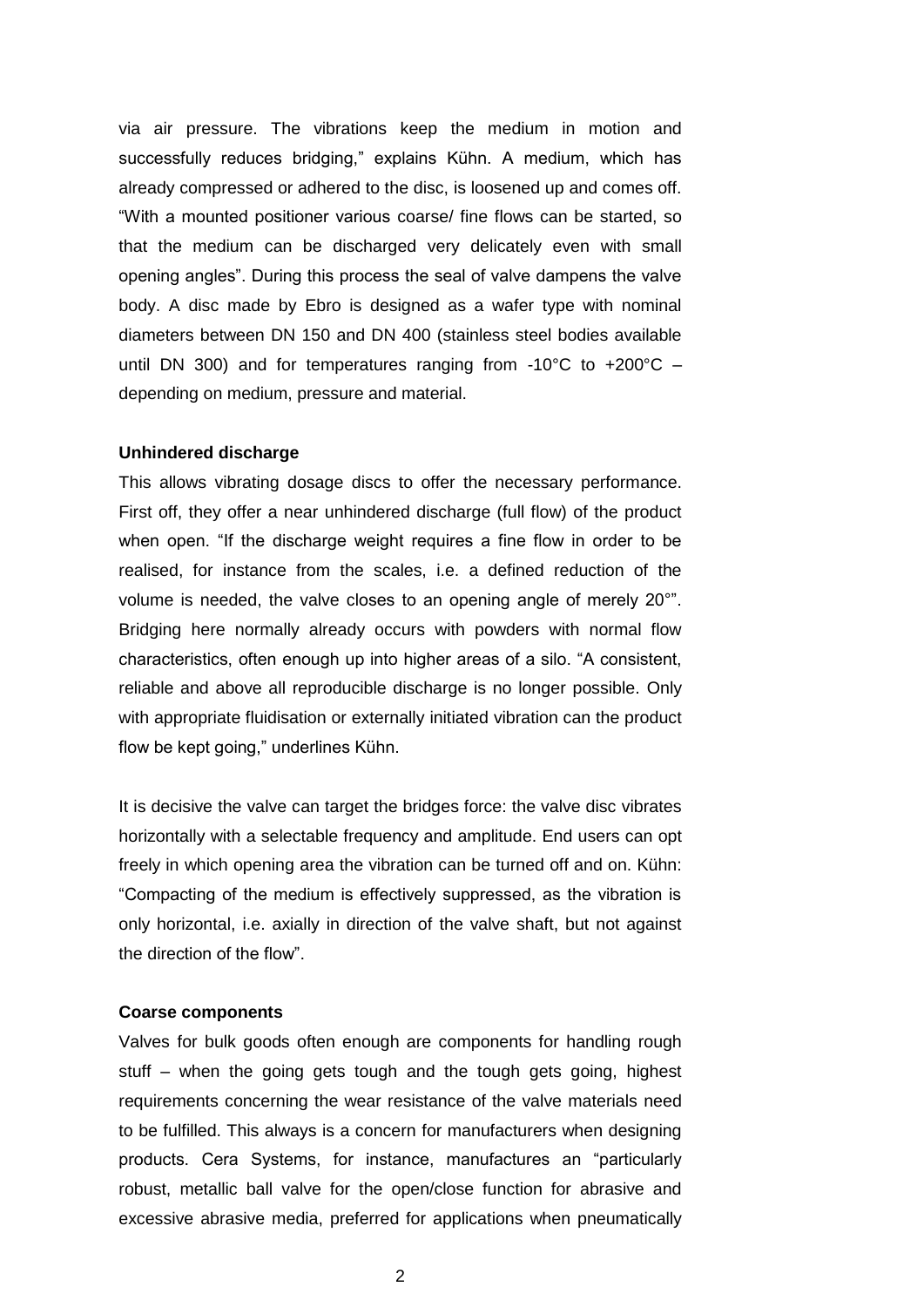transporting bulk materials". Such a valve requires the stem shaft, the stem shaft insert and the seats to be made "in a particularly stable manner". The ball valve can be pressurised from both sides.

The operating principle of Cera's ball valve is based upon a float ball, above DN 150 as a trunnion mounted ball. The seat elements are pressed against the ball using springs. "The round geometrical shape of the ball bore is standard. This ball valve has a 'two part body' design," explains the company. On top of it all, the valve is highly flexible, as they are available with a manual lever or gear box, as well as with pneumatic, electric and hydraulic actuators.

#### **Adhesion and abrasion**

From Ebro's point of view, shut-off and dosing elements require two main characteristics. They need to be able to resist adhesion and abrasion.

Abrasion of seal elements, bearing points for moving parts, as well as conveying or dosing components limit the options in terms of material combinations. "The optimal evaluation of the processes therefore is of elementary importance".

Adhesion needs to be kept in mind: bulk materials, which tend to be adhesive can cause major problems in throttle, dosing, or shut-off valves.

Special coatings, elastomer seals and functional elements, such as inflatable liners and flanges, explains Andreas Kühn, key account manager, Ebro.

### **Protection from explosive materials**

It is far from seldom that bulk goods are explosive materials, such as in the chemical industry. "Consequences of dust explosions can be devastating: lost production, damage to equipment, systems and buildings, or even personal injury," emphasises valve manufacturer Hoerbiger. Comprehensive explosion protection therefore is indispensable. A quickly opening relief valve offers help, allowing the overpressure to vent flamelessly, without a dart flame. Venting off overpressure makes sure a container isn't damaged. "After an explosion,